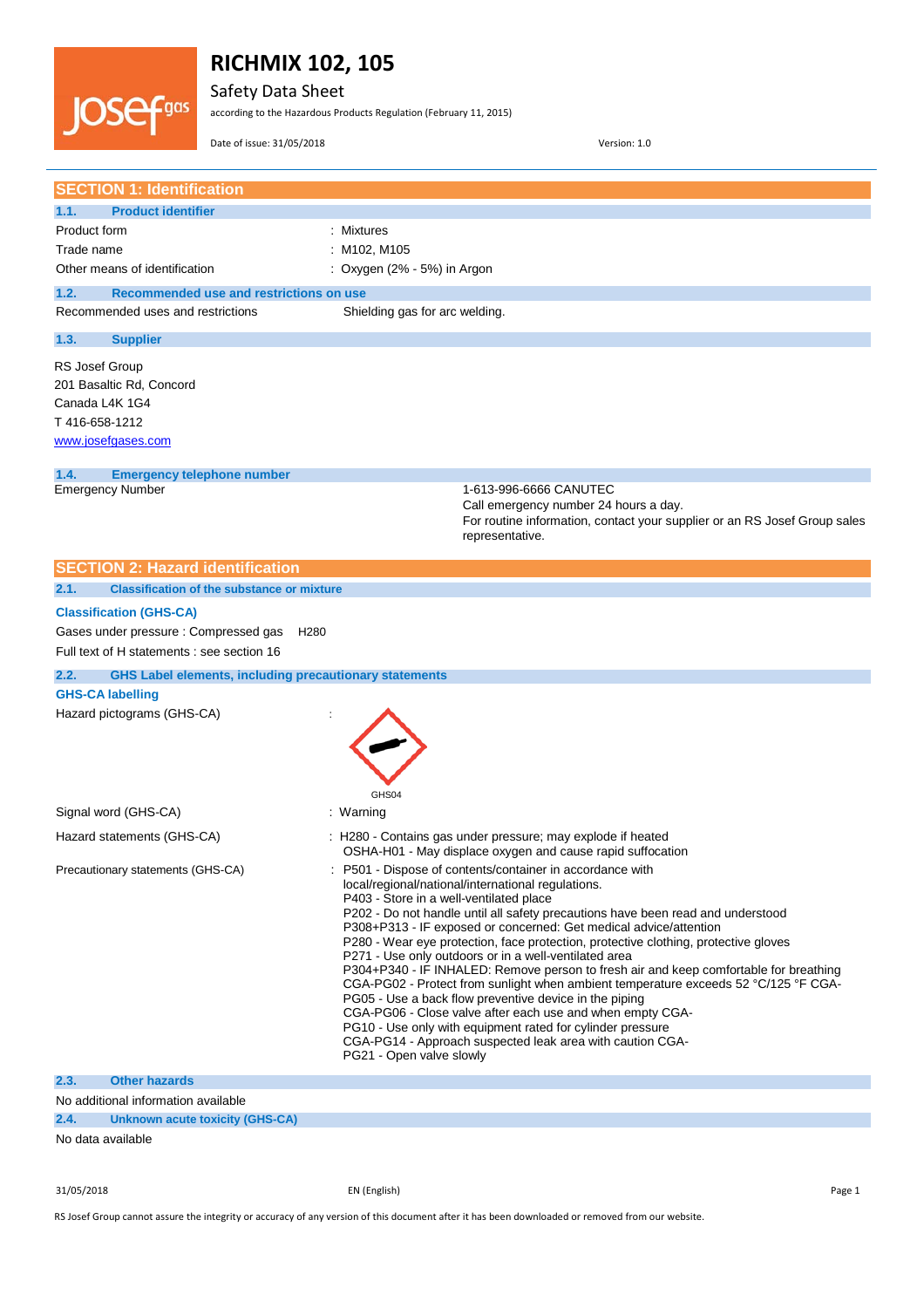

Safety Data Sheet

according to the Hazardous Products Regulation (February 11, 2015)

## **SECTION 3: Composition/information on ingredients**

## **3.1. Substances**

### Not applicable

# **3.2. Mixtures**

**s**

| <b>Name</b> | <b>Chemical name / Synonyms</b>                                                                                                                               | <b>Product identifier</b> | $\%$    | <b>Classification (GHS-CA)</b>              |
|-------------|---------------------------------------------------------------------------------------------------------------------------------------------------------------|---------------------------|---------|---------------------------------------------|
| Argon       | Argon, compressed                                                                                                                                             | (CAS-No.) 7440-37-1       | 95 - 98 | Press. Gas (Comp.), H280                    |
| Oxygen      | Liquid oxygen / Oxygen (dissolved) /<br>Oxygen (liquid) / Oxygen,<br>refrigerated liquid / Oxygen,<br>dissolved / Oxygen, compressed /<br>Oxygen gas / OXYGEN | (CAS-No.) 7782-44-7       | $2 - 5$ | Ox. Gas 1, H270<br>Press. Gas (Comp.), H280 |

Full text of hazard classes and H-statements : see section 16

| <b>SECTION 4: First-aid measures</b>                                    |                                                                                                                                    |
|-------------------------------------------------------------------------|------------------------------------------------------------------------------------------------------------------------------------|
| 4.1.<br><b>Description of first aid measures</b>                        |                                                                                                                                    |
|                                                                         |                                                                                                                                    |
| First-aid measures after inhalation                                     | : Remove victim to fresh air and keep at rest in a position comfortable for breathing. If you feel<br>unwell, seek medical advice. |
| First-aid measures after skin contact                                   | : Adverse effects not expected from this product.                                                                                  |
| First-aid measures after eye contact                                    | : Adverse effects not expected from this product.                                                                                  |
| First-aid measures after ingestion                                      | : Ingestion is not considered a potential route of exposure.                                                                       |
| 4.2.<br>Most important symptoms and effects (acute and delayed)         |                                                                                                                                    |
| Symptoms/effects after inhalation                                       | : May displace oxygen and cause rapid suffocation.                                                                                 |
| Symptoms/effects after skin contact                                     | : Adverse effects not expected from this product.                                                                                  |
| Symptoms/effects after eye contact                                      | : Adverse effects not expected from this product.                                                                                  |
| Symptoms/effects after ingestion                                        | : Ingestion is not considered a potential route of exposure.                                                                       |
| Symptoms/effects upon<br>intravenous administration                     | : Not known.                                                                                                                       |
| Chronic symptoms                                                        | : Adverse effects not expected from this product.                                                                                  |
| 4.3.<br>Immediate medical attention and special treatment, if necessary |                                                                                                                                    |

Other medical advice or treatment : If you feel unwell, seek medical advice. If breathing is difficult, give oxygen.

|             | <b>SECTION 5: Fire-fighting measures</b>                               |                                                                                                                                                                                                                                                              |
|-------------|------------------------------------------------------------------------|--------------------------------------------------------------------------------------------------------------------------------------------------------------------------------------------------------------------------------------------------------------|
| 5.1.        | Suitable extinguishing media                                           |                                                                                                                                                                                                                                                              |
|             | Suitable extinguishing media                                           | : Use extinguishing media appropriate for surrounding fire.                                                                                                                                                                                                  |
| 5.2.        | Unsuitable extinguishing media                                         |                                                                                                                                                                                                                                                              |
|             | Unsuitable extinguishing media                                         | : Do not use water jet to extinguish.                                                                                                                                                                                                                        |
| 5.3.        | Specific hazards arising from the hazardous product                    |                                                                                                                                                                                                                                                              |
| Fire hazard |                                                                        | : The product is not flammable.                                                                                                                                                                                                                              |
|             | <b>Explosion hazard</b>                                                | Product is not explosive. Heat may build pressure, rupturing closed containers, spreading fire<br>and increasing risk of burns and injuries.                                                                                                                 |
|             | Hazardous combustion products                                          | : None                                                                                                                                                                                                                                                       |
| 5.4.        | Special protective equipment and precautions for fire-fighters         |                                                                                                                                                                                                                                                              |
|             | Firefighting instructions                                              | : In case of fire: Evacuate area. Fight fire remotely due to the risk of explosion. Exposure to fire<br>may cause containers to rupture/explode. Use water spray or fog for cooling exposed<br>containers. Exercise caution when fighting any chemical fire. |
|             | Protection during firefighting                                         | Standard protective clothing and equipment (e.g. Self Contained Breathing Apparatus) for fire<br>fighters. Do not enter fire area without proper protective equipment, including respiratory<br>protection.                                                  |
|             | <b>SECTION 6: Accidental release measures</b>                          |                                                                                                                                                                                                                                                              |
| 6.1.        |                                                                        | Personal precautions, protective equipment and emergency procedures                                                                                                                                                                                          |
|             | General measures                                                       | : Ensure adequate ventilation.                                                                                                                                                                                                                               |
|             | Personal Precautions, Protective Equipment<br>and Emergency Procedures | EVACUATE ALL PERSONNEL FROM AFFECTED AREA. Use appropriate protective<br>equipment. If leak is on user's equipment, be certain to purge piping before attempting repairs.<br>If leak is on a container or container valve contact RS Josef Group.            |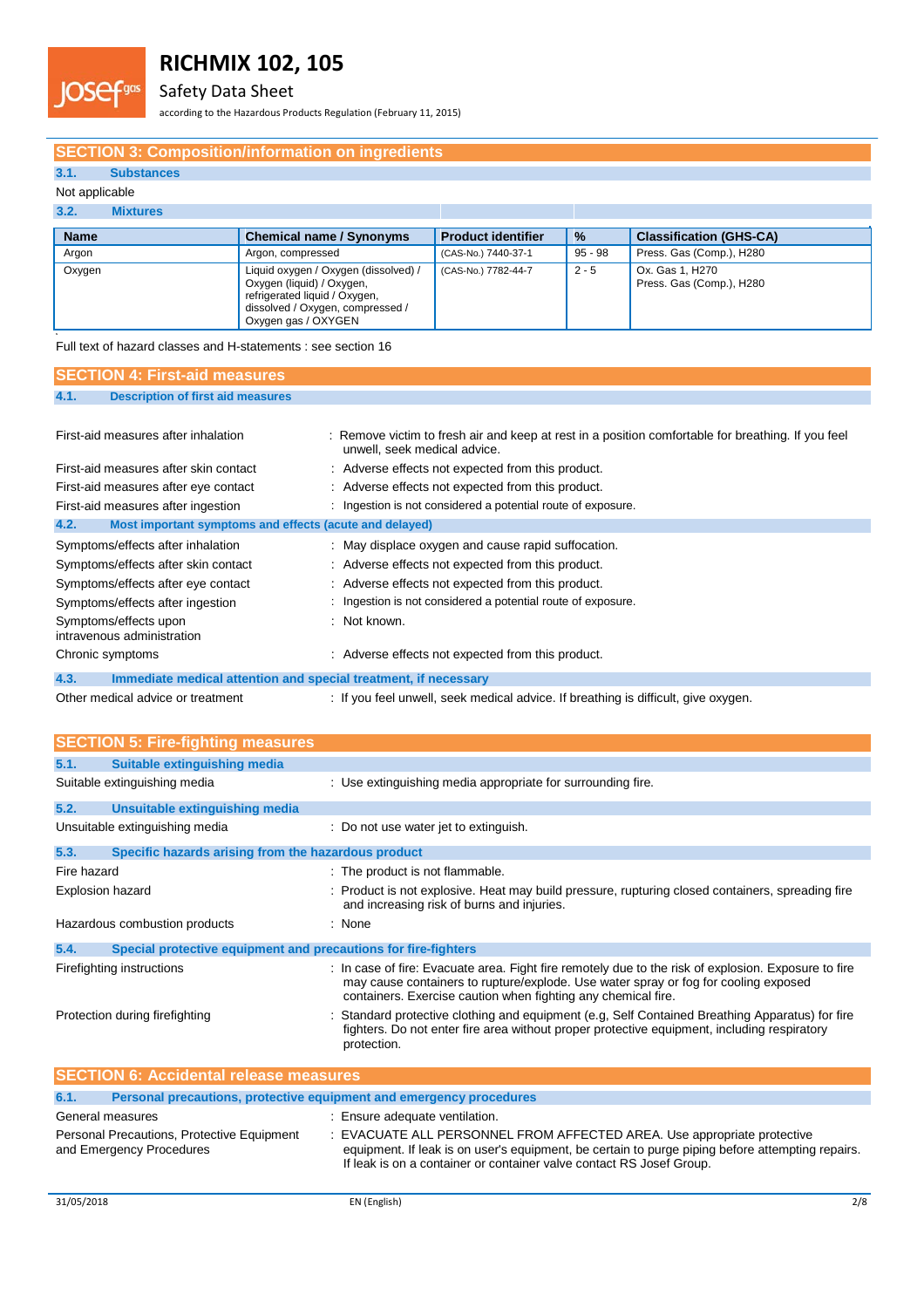# Safety Data Sheet

according to the Hazardous Products Regulation (February 11, 2015)

| 6.2.                                                                                | Methods and materials for containment and cleaning up                                                                                                                                                        |  |  |
|-------------------------------------------------------------------------------------|--------------------------------------------------------------------------------------------------------------------------------------------------------------------------------------------------------------|--|--|
| For containment                                                                     | : Try to stop release if without risk.                                                                                                                                                                       |  |  |
| Methods for cleaning up                                                             | : Dispose of contents/container in accordance with local/regional/national/international<br>regulations.                                                                                                     |  |  |
| <b>Reference to other sections</b><br>6.3.                                          |                                                                                                                                                                                                              |  |  |
| For further information refer to section 8: "Exposure controls/personal protection" |                                                                                                                                                                                                              |  |  |
| <b>SECTION 7: Handling and storage</b>                                              |                                                                                                                                                                                                              |  |  |
| <b>Precautions for safe handling</b><br>7.1.                                        |                                                                                                                                                                                                              |  |  |
| Precautions for safe handling                                                       | : Do not handle until all safety precautions have been read and understood. Use only outdoors or<br>in a well-ventilated area.                                                                               |  |  |
| Hygiene measures                                                                    | : Do not eat, drink or smoke when using this product.                                                                                                                                                        |  |  |
| Additional hazards when processed                                                   | : Pressurized container: Do not pierce or burn, even after use. Use only with equipment rated for<br>cylinder pressure. Close valve after each use and when empty.                                           |  |  |
| 7.2.<br>Conditions for safe storage, including any incompatibilities                |                                                                                                                                                                                                              |  |  |
| Technical measures                                                                  | : Comply with applicable regulations.                                                                                                                                                                        |  |  |
| Storage conditions                                                                  | Do not expose to temperatures exceeding 52 °C/ 125 °F. Keep container closed when not in<br>use. Protect cylinders from physical damage; do not drag, roll, slide or drop. Store in well<br>ventilated area. |  |  |
| Incompatible products                                                               | : None known.                                                                                                                                                                                                |  |  |
| Incompatible materials                                                              | : None known.                                                                                                                                                                                                |  |  |

|      | <b>SECTION 8: Exposure controls/personal protection</b>      |                                                                                                                                                                                                                                                                                                                                                                 |
|------|--------------------------------------------------------------|-----------------------------------------------------------------------------------------------------------------------------------------------------------------------------------------------------------------------------------------------------------------------------------------------------------------------------------------------------------------|
| 8.1. | <b>Control parameters</b>                                    |                                                                                                                                                                                                                                                                                                                                                                 |
|      | No additional information available                          |                                                                                                                                                                                                                                                                                                                                                                 |
| 8.2. | <b>Appropriate engineering controls</b>                      |                                                                                                                                                                                                                                                                                                                                                                 |
|      | Appropriate engineering controls                             | : Ensure exposure is below occupational exposure limits (where available). Provide adequate<br>general and local exhaust ventilation. Systems under pressure should be regularly checked for<br>leakages. Oxygen detectors should be used when asphyxiating gases may be released.<br>Consider the use of a work permit system e.g. for maintenance activities. |
|      | Environmental exposure controls                              | : Refer to local regulations for restriction of emissions to the atmosphere. See section 13 for<br>specific methods for waste gas treatment.                                                                                                                                                                                                                    |
| 8.3. | Individual protection measures/Personal protective equipment |                                                                                                                                                                                                                                                                                                                                                                 |

#### **Personal protective equipment:**

Gloves. Safety glasses. Protective clothing. Safety shoes.

#### **Hand protection:**

Wear working gloves when handling gas containers.

#### **Eye protection:**

Wear safety glasses with side shields.

#### **Skin and body protection:**

Wear suitable protective clothing, e.g. lab coats, coveralls or flame resistant clothing.

#### **Respiratory protection:**

None necessary during routine operations. See Sections 5 & 6

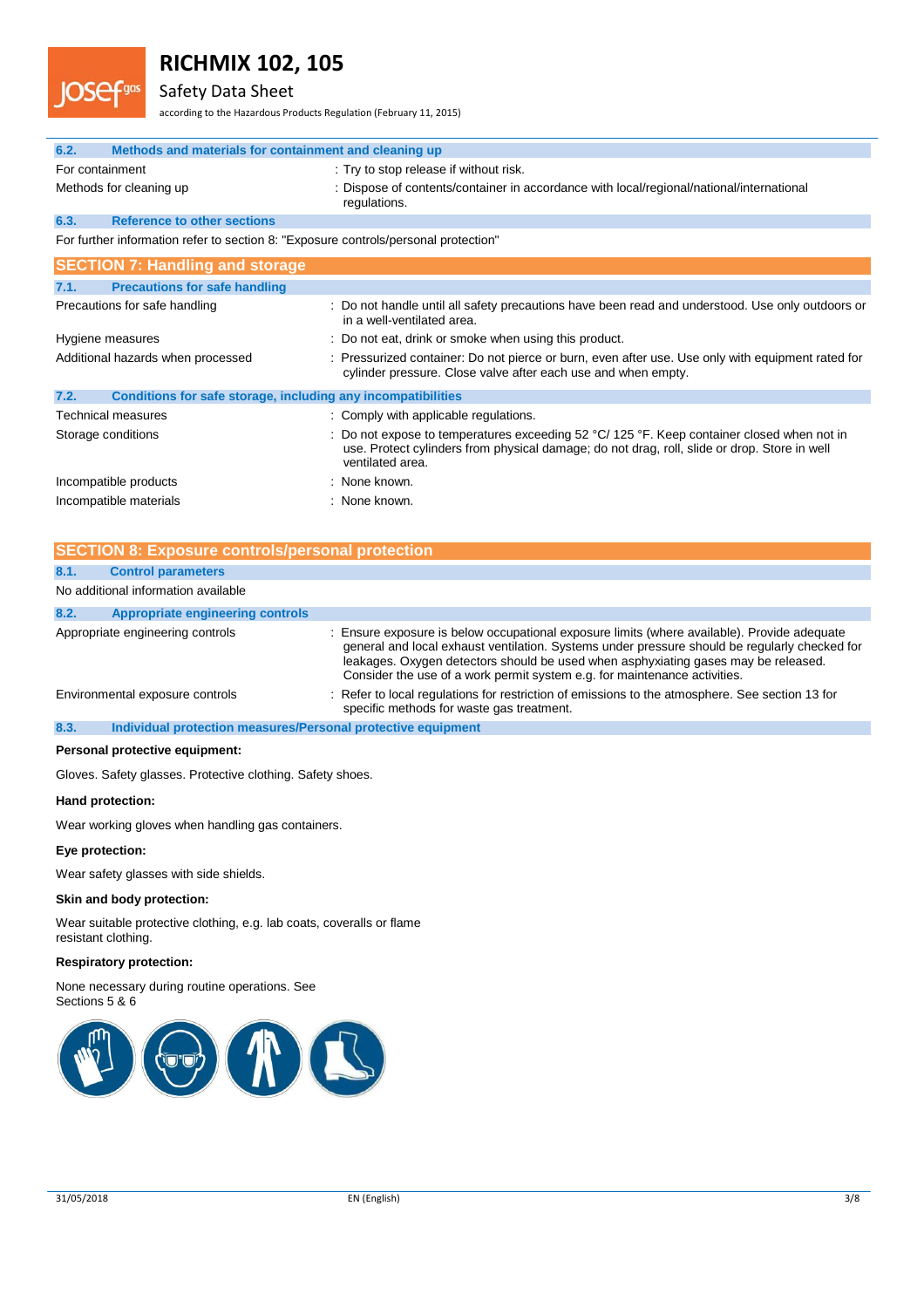# Safety Data Sheet

according to the Hazardous Products Regulation (February 11, 2015)

## **Thermal hazard protection:**

None necessary during routine operations.

## **Other information:**

**JOSefgas** 

Wear safety shoes while handling containers.

| <b>SECTION 9: Physical and chemical properties</b>            |                                       |  |
|---------------------------------------------------------------|---------------------------------------|--|
| 9.1.<br>Information on basic physical and chemical properties |                                       |  |
| Physical state                                                | : Gas                                 |  |
| Appearance                                                    | : Clear, colorless gas.               |  |
| Colour                                                        | Colourless                            |  |
| Odour                                                         | Odourless                             |  |
| Odour threshold                                               | No data available                     |  |
| рH                                                            | No data available                     |  |
| Relative evaporation rate (butylacetate=1)                    | : No data available                   |  |
| Relative evaporation rate (ether=1)                           | No data available                     |  |
| Melting point                                                 | No data available                     |  |
| Freezing point                                                | No data available                     |  |
| Boiling point                                                 | No data available                     |  |
| Flash point                                                   | : Not applicable (non-flammable gas)  |  |
| Auto-ignition temperature                                     | No data available                     |  |
| Decomposition temperature                                     | : No data available                   |  |
| Flammability (solid, gas)                                     | See Section 2.1 and 2.2               |  |
| Vapour pressure                                               | : No data available                   |  |
| Vapour pressure at 50 °C                                      | : No data available                   |  |
| Relative density                                              | No data available                     |  |
| Solubility                                                    | : Water: No data available            |  |
| Log Pow                                                       | : No data available                   |  |
| Viscosity, kinematic                                          | No data available                     |  |
| <b>Explosive properties</b>                                   | : Not applicable (non-flammable gas). |  |
| Oxidising properties                                          | : None.                               |  |
| <b>Explosive limits</b>                                       | Not applicable (non-flammable gas)    |  |

# **9.2. Other information**

No additional information available

| <b>SECTION 10: Stability and reactivity</b> |                                                                                                             |
|---------------------------------------------|-------------------------------------------------------------------------------------------------------------|
| 10.1.<br><b>Reactivity</b>                  |                                                                                                             |
| Reactivity                                  | : None known.                                                                                               |
| Chemical stability                          | : Stable under normal conditions.                                                                           |
| Possibility of hazardous reactions          | : None known.                                                                                               |
| Conditions to avoid                         | : None under recommended storage and handling conditions (see section 7).                                   |
| Incompatible materials                      | : None known.                                                                                               |
| Hazardous decomposition products            | Under normal conditions of storage and use hazardous decomposition products should not be<br>÷<br>produced. |

| <b>SECTION 11: Toxicological information</b>  |                |  |
|-----------------------------------------------|----------------|--|
| 11.1.<br>Information on toxicological effects |                |  |
| Acute toxicity (oral)                         | Not classified |  |
| Acute toxicity (dermal)                       | Not classified |  |
| Acute toxicity (inhalation)                   | Not classified |  |
|                                               |                |  |
|                                               |                |  |

| Oxygen (7782-44-7)        |               |
|---------------------------|---------------|
| LC50 inhalation rat (ppm) | 800000 ppm/4h |
|                           |               |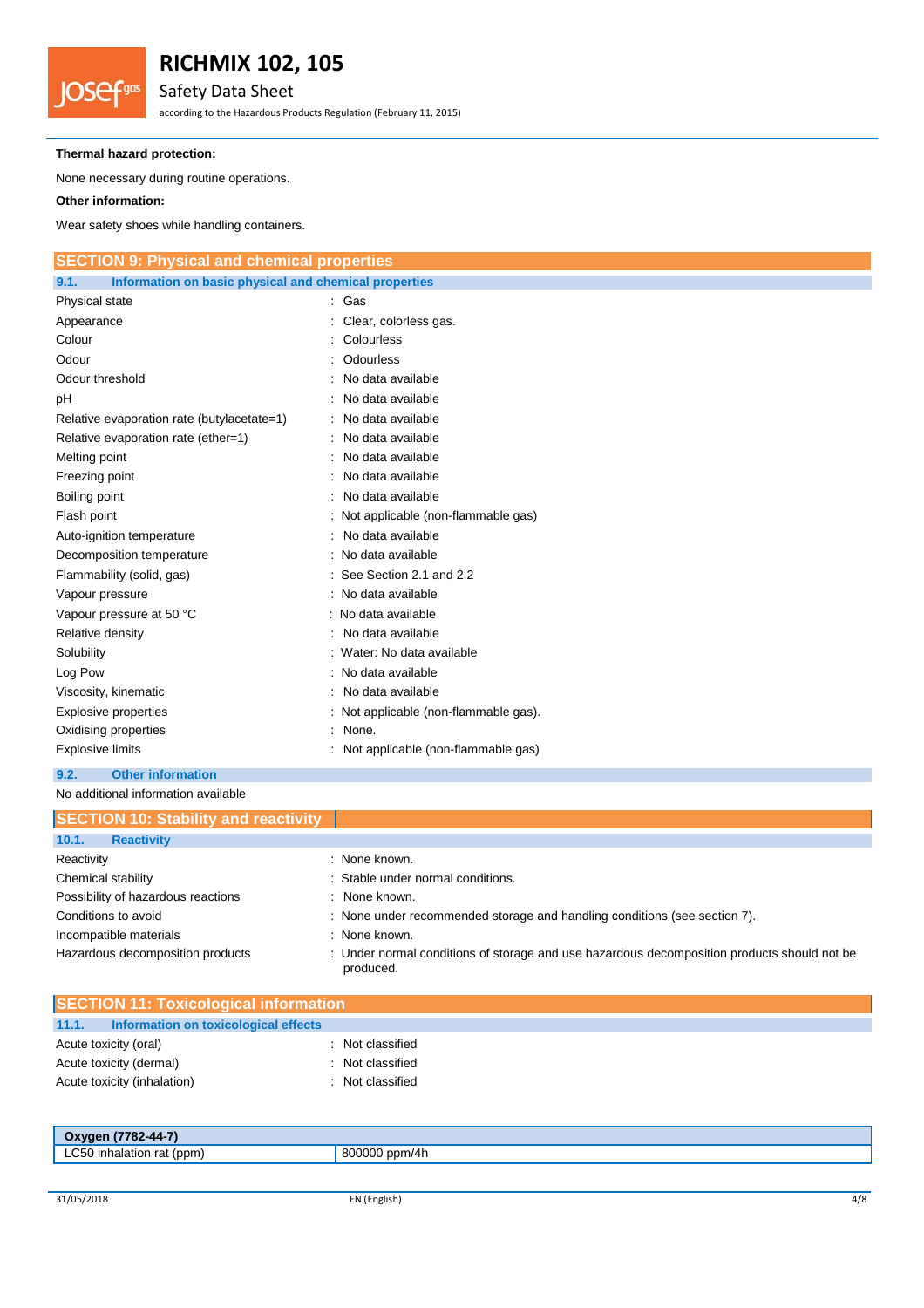# Safety Data Sheet

.gas

according to the Hazardous Products Regulation (February 11, 2015)

| Argon (7440-37-1)                 |                  |
|-----------------------------------|------------------|
| LC50 inhalation rat (ppm)         | 820000 ppm/4h    |
| Skin corrosion/irritation<br>÷    | Not classified   |
| Serious eye damage/irritation     | : Not classified |
| Respiratory or skin sensitization | : Not classified |
| Germ cell mutagenicity<br>÷       | Not classified   |
| Carcinogenicity<br>÷              | Not classified   |
| Reproductive toxicity<br>÷        | Not classified   |
| STOT-single exposure              | : Not classified |
| STOT-repeated exposure<br>÷       | Not classified   |
| Aspiration hazard<br>٠            | Not classified   |

# **SECTION 12: Ecological information**

# **12.1. Toxicity**

No additional information available

| <b>Persistence and degradability</b><br>12.2. |                                              |
|-----------------------------------------------|----------------------------------------------|
| Oxygen (7782-44-7)                            |                                              |
| Persistence and degradability                 | No ecological damage caused by this product. |
| Argon (7440-37-1)                             |                                              |
| Persistence and degradability                 | No ecological damage caused by this product. |
| <b>Bioaccumulative potential</b><br>12.3.     |                                              |
| Oxygen (7782-44-7)                            |                                              |
| Log Pow                                       | Not applicable for inorganic gases.          |
| Bioaccumulative potential                     | No ecological damage caused by this product. |
| Argon (7440-37-1)                             |                                              |
| Log Pow                                       | Not applicable for inorganic gases.          |
| Bioaccumulative potential                     | No ecological damage caused by this product. |
| <b>Mobility in soil</b><br>12.4.              |                                              |
| Oxygen (7782-44-7)                            |                                              |
| Log Pow                                       | Not applicable for inorganic gases.          |
| Ecology - soil                                | No ecological damage caused by this product. |
| Argon (7440-37-1)                             |                                              |
| Log Pow                                       | Not applicable for inorganic gases.          |

# **12.5. Other adverse effects**

| Effect on ozone layer | : No known effects from this product. |
|-----------------------|---------------------------------------|
| GWPmix comment        | : No known effects from this product. |

Ecology - soil **Ecological damage caused by this product.** 

| <b>SECTION 13: Disposal considerations</b> |                                                                                                                                                                                                                            |
|--------------------------------------------|----------------------------------------------------------------------------------------------------------------------------------------------------------------------------------------------------------------------------|
| 13.1.<br><b>Disposal methods</b>           |                                                                                                                                                                                                                            |
| Waste treatment methods                    | : Contact supplier if quidance is required. Do not discharge into any place where its<br>accumulation could be dangerous. Ensure that the emission levels from local regulations or<br>operating permits are not exceeded. |
| Product/Packaging disposal recommendations | : Refer to the CGA Pamphlet P-63 "Disposal of Gases" available at www.cganet.com for<br>more quidance on suitable disposal methods.                                                                                        |
| Ecology - waste materials                  | : None known.                                                                                                                                                                                                              |
| <b>SECTION 14: Transport information</b>   |                                                                                                                                                                                                                            |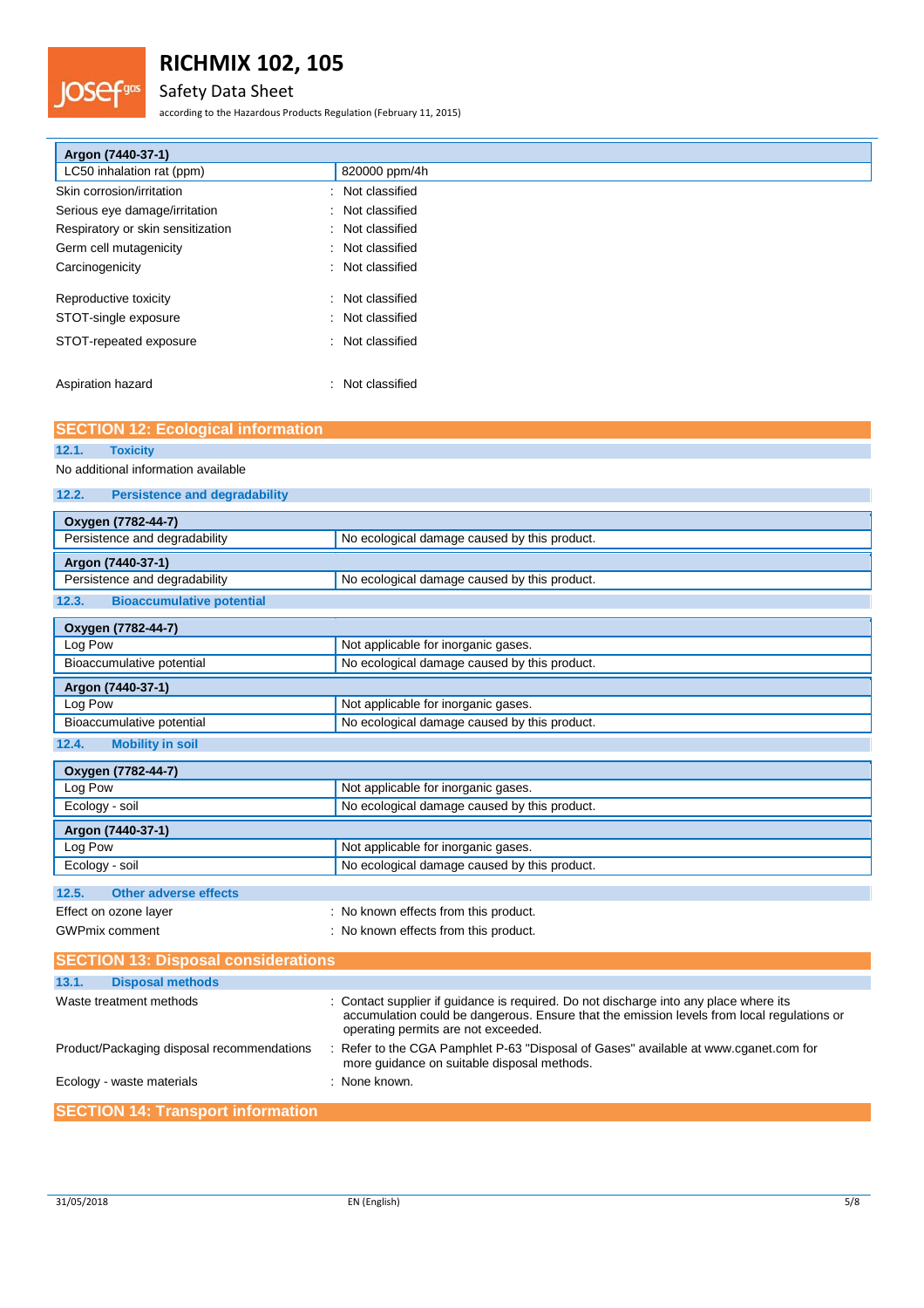

Safety Data Sheet

according to the Hazardous Products Regulation (February 11, 2015)

## **14.1. Basic shipping description** In accordance with TDG **Transportation of Dangerous Goods** UN-No. (TDG) : UN1956 TDG Primary Hazard Classes : 2.2 - Class 2.2 - Non-Flammable, Non-Toxic Gas. Transport Document Description : UN1956 Compressed gas, n.o.s., 2.2 Proper Shipping Name : Compressed gas, n.o.s. Hazard labels (TDG)  $\qquad \qquad$  : 2.2 - Non-flammable, non-toxic gases TDG Special Provisions : 16 - (1) The technical name of at least one of the most dan gerous substances that predominantly contributes to the hazard or hazards posed b y the dangerous goods must be shown, in parentheses, on the shipping document following the shipping name in accordance with clause 3.5(1)(c)(ii)(A) of Part 3 (Documentation). The t echnical name must also be shown, in parentheses, on a small means of containment or on a ta g following the shipping name in accordance with subsections 4.11(2) and (3) of Part 4 (Dangerous Goods Safety Marks). (2) Despite subsection (1), the technical name for the following dangerous goods is not required to be shown on a shipping document or on a small means of c ontainment when Canadian law for domestic transport or an international convention for interna tional transport prohibits the disclosure of the technical name: (a)UN1544, ALKALOID SALTS, SOLID, N.O.S. or ALKALOIDS, SOLID, N.O.S; (b)UN1851, MEDICINE, LIQUID, TOXIC, N.O.S; (c)UN3140, ALKALOID SALTS, LIQUID, N.O.S. or ALKALOIDS, LIQUI D, N.O.S; (d)UN3248, MEDICINE, LIQUID, FLAMMABLE, TOXIC, N.O.S; or (e)UN3249, MED ICINE, SOLID, TOXIC, N.O.S. An example in Canada is the "Food and Drugs Act". (3) Despit e subsection (1), the technical name for the following dangerous goods is not required to be sho wn on a small means of containment: (a)UN2814, INFECTIOUS SUBSTANCE, AFF ECTING HUMANS; or (b)UN2900, INFECTIOUS SUBSTANCE, AFFECTING ANIMALS. SOR/2014-306 148 - (1) Part 5 (Means of Containment) does not apply to r adiation detectors that contain these dangerous goods in non-refillable pressure receptacl es if (a)the working pressure in each receptacle is less than 5 000 KPa; (b)the capacity of each receptacle is less than 12 L; (c)each receptacle has a minimum burst pressure of (i)at least 3 tim es the working pressure, when the receptacle is fitted with a relief device, or (ii)at least 4 times the working pressure, when the receptacle is not fitted with a relief device; (d)each receptac le is manufactured from material that will not fragment upon rupture; (e)each detector is man ufactured under a quality assurance program; ISO 9001:2008 is an example of a quality assuran ce program. (f)the detectors are transported in strong outer means of containment; and (g)a detector in its outer means of containment is capable of withstanding a 1.2 m drop test without breakage of the detector or rupture of the outer means of containment. (2)Part 5 (Means of Containment) does not apply to radiation detectors that contain these dangerous goods in n on-refillable pressure receptacles and that are included in equipment, if (a)the conditions set out in paragraphs (1)(a) to (e) are met; and (b)the equipment is contained in a strong outer m eans of containment or the equipment affords the detectors with protection that is equi valent to that provided by a strong outer means of containment. (3)These Regulations, except for Part 1 (Coming into Force, Repeal, Interpretation, General Provisions and Special Cases) and Part 2 (Classification), do not apply to radiation detectors that contain these dangerou s goods in non-refillable pressure receptacles, including detectors in radiation detection systems, if the detectors meet the requirements of subsection (1) or (2), as applicable, and th e capacity of the receptacles that contain the detectors is less than 50 mL. SOR/2014-306 Explosive Limit and Limited Quantity Index : 0.125 L Excepted quantities (TDG) : E0 Passenger Carrying Road Vehicle or Passenger : 75 L Carrying Railway Vehicle Index

#### **14.2. Transport information/DOT - USA**

#### **Department of Transport**

| DOT NA no.  | : UN1956                                        |
|-------------|-------------------------------------------------|
| UN-No.(DOT) | : 1956                                          |
| DOT Symbols | : G - Identifies PSN requiring a technical name |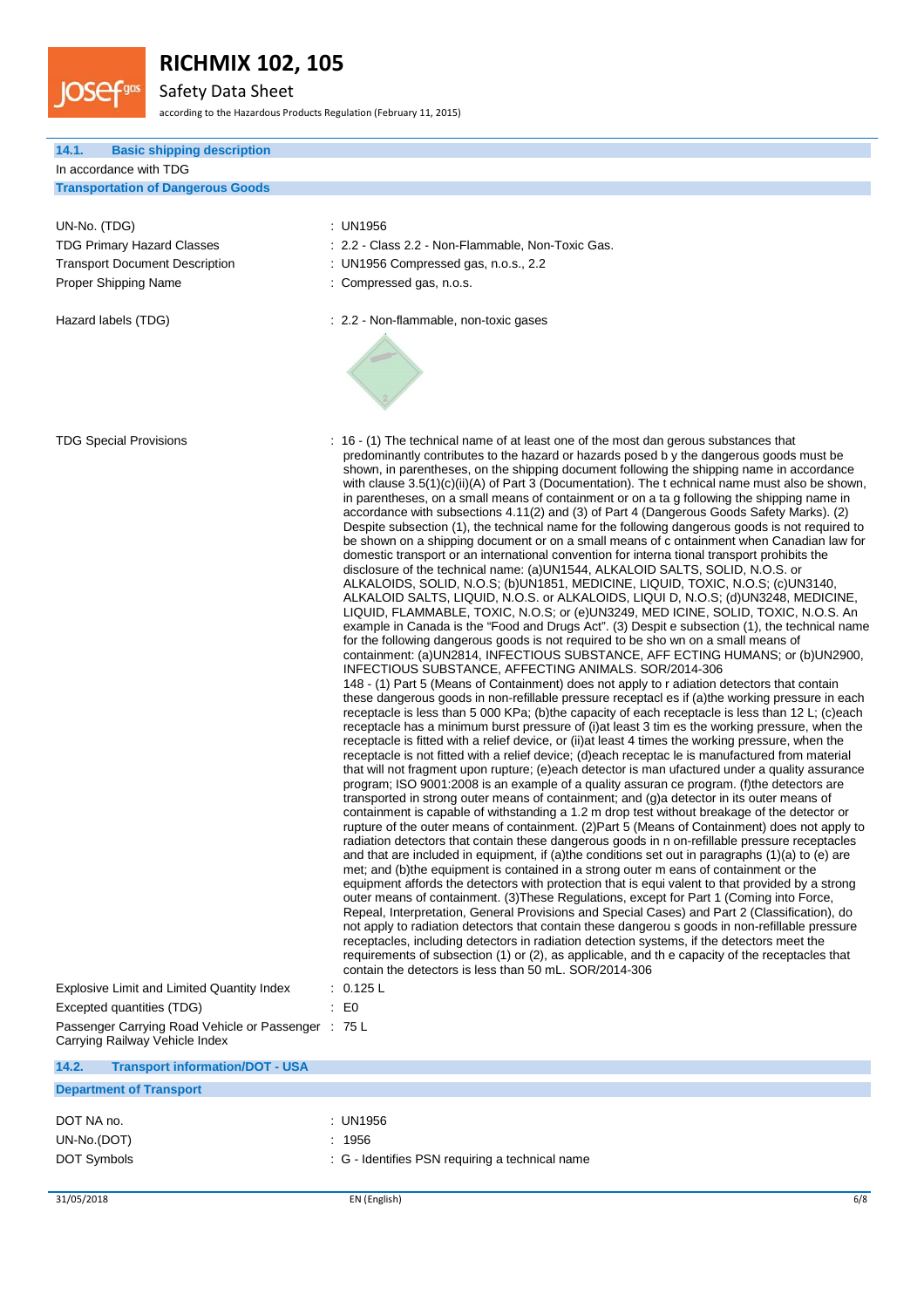# Safety Data Sheet

according to the Hazardous Products Regulation (February 11, 2015)

| <b>Transport Document Description</b>                                       | : UN1956 Compressed gas, n.o.s., 2.2                                                                      |
|-----------------------------------------------------------------------------|-----------------------------------------------------------------------------------------------------------|
| Proper Shipping Name (DOT)                                                  | : Compressed gas, n.o.s.                                                                                  |
| Contains Statement Field Selection (DOT)                                    | : DOT_TECHNICAL - Proper Shipping Name - Technical (D OT)                                                 |
| Class (DOT)                                                                 | $\therefore$ 2.2 - Class 2.2 - Non-flammable compressed gas 49 CFR 1 73.115                               |
| Division (DOT)                                                              | 2.2                                                                                                       |
| Hazard labels (DOT)                                                         | : 2.2 - Non-flammable gas                                                                                 |
|                                                                             |                                                                                                           |
| Dangerous for the environment                                               | : No                                                                                                      |
| DOT Packaging Exceptions (49 CFR 173.xxx)                                   | : 306;307                                                                                                 |
| DOT Packaging Non Bulk (49 CFR 173.xxx)                                     | : 302;305                                                                                                 |
| DOT Packaging Bulk (49 CFR 173.xxx)                                         | : 314,315                                                                                                 |
| DOT Quantity Limitations Passenger aircraft/rail : 75 kg<br>(49 CFR 173.27) |                                                                                                           |
| DOT Quantity Limitations Cargo aircraft only (49 : 150 kg<br>CFR 175.75)    |                                                                                                           |
| DOT Vessel Stowage Location                                                 | : A - The material may be stowed "on deck" or "underdeck" on a cargo vessel and on a<br>passenger vessel. |
| Other information                                                           | : No supplementary information available.                                                                 |
| 14.3.<br>Air and sea transport                                              |                                                                                                           |
| <b>IMDG</b>                                                                 |                                                                                                           |
| UN-No. (IMDG)                                                               | : 1956                                                                                                    |
| Proper Shipping Name (IMDG)                                                 | Compressed gas, n.o.s.                                                                                    |
| Transport Document Description (IMDG)                                       | : UN 1956 Compressed gas, n.o.s., 2.2                                                                     |
| Class (IMDG)                                                                | : 2.2 - Non-flammable, non-toxic gases                                                                    |
| <b>IATA</b>                                                                 |                                                                                                           |
| UN-No. (IATA)                                                               | : 1956                                                                                                    |
| Proper Shipping Name (IATA)                                                 | : Compressed gas, n.o.s.                                                                                  |
| Transport Document Description (IATA)                                       | : UN 1956 Compressed gas, n.o.s., 2.2                                                                     |
| Class (IATA)                                                                | : 2.2 - Gases : Non-flammable, non-toxic                                                                  |
| <b>SECTION 15: Regulatory information</b>                                   |                                                                                                           |
| <b>15.1. National regulations</b>                                           |                                                                                                           |
| Oxygen (7782-44-7)                                                          |                                                                                                           |

Listed on the Canadian DSL (Domestic Substances List) **Argon (7440-37-1)**

Listed on the Canadian DSL (Domestic Substances List)

### **15.2. International regulations**

### **Oxygen (7782-44-7)**

Listed on the AICS (Australian Inventory of Chem ical Substances) Listed on IECSC (Inventory of Existing Chemical Substances Produced or Imported in China) Listed on the EEC inventory EINECS (European Inventory of Existing Commercial Chemical Substances) Listed on the Korean ECL (Existing Chemicals Li st) Listed on NZIoC (New Zealand Inventory of Che micals) Listed on PICCS (Philippines Inventory of Chemi cals and Chemical Substances) Listed on the United States TSCA (Toxic Substan ces Control Act) inventory Listed on INSQ (Mexican National Inventory of C hemical Substances)